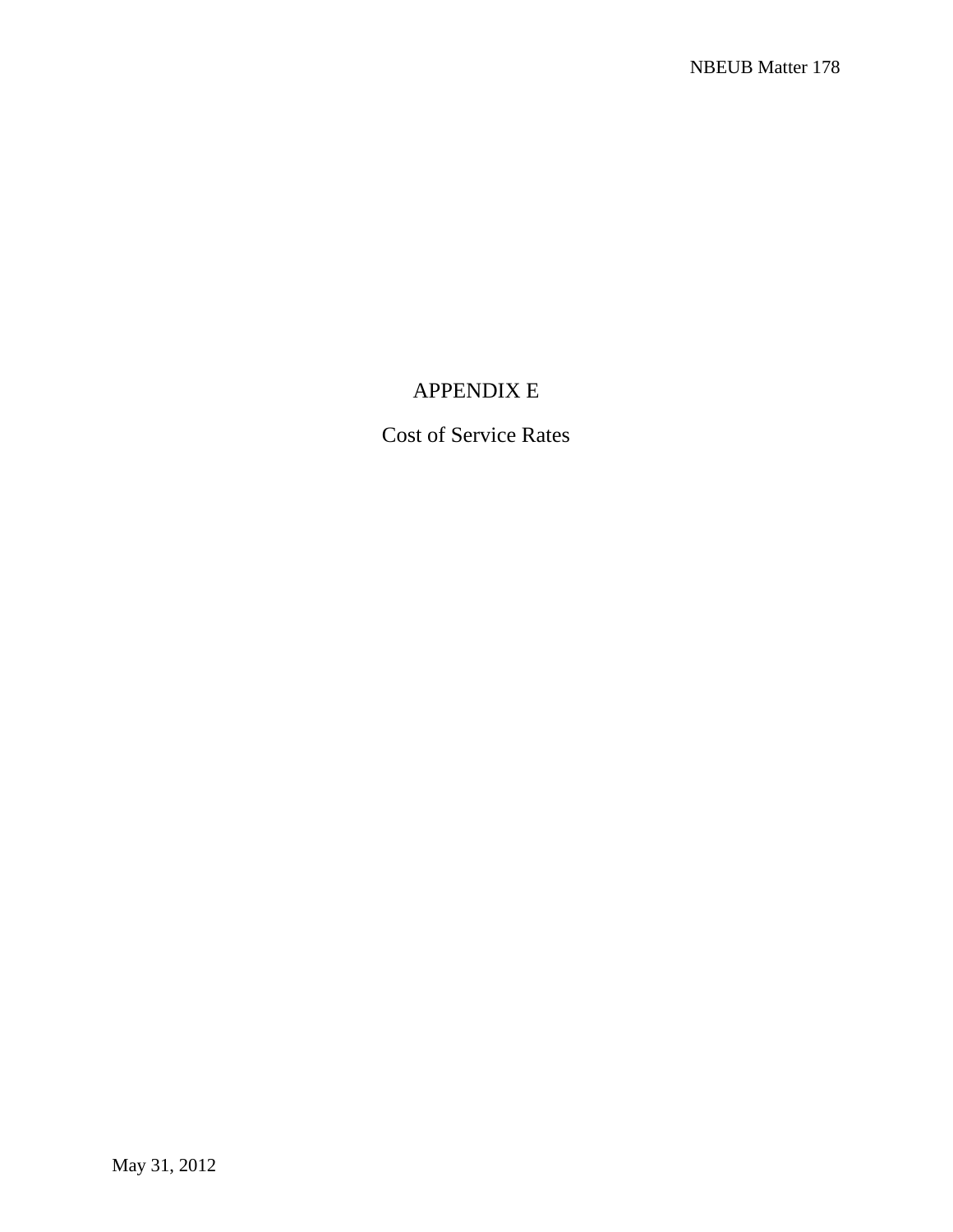## **Cost of Service Rates**

Under a COS model, a regulated entity is permitted to set rates that allow it the opportunity to recover the costs of its regulated operations, including a fair rate of return on its investment devoted to regulated operations.

This principle is consistent with what is expected to occur in a competitive market, where the price of services trends towards the cost of providing them, including a fair return. In all previous EGNB rate setting based on market based formula proceedings, this principle has been clearly satisfied through the use of a deferral account which was recognized and applied by the Board.

It is important to note that this standard only gives the entity the opportunity to earn a fair return; it does not guarantee it. In most cases, the rates are set prospectively, based on anticipated future costs. If the entity over-recovers, it usually keeps the excess and if it under-recovers, it bears the deficiency.

The "cost of service" principle reflects the need for fairness and the necessity to offer adequate incentives for providing regulated services. That is:

- an entity's investors should have the opportunity to recover their costs, including a fair return, just as they would if they were to invest in a non-regulated entity of similar risk;
- from an incentive viewpoint, unless investors have a reasonable opportunity to recover their costs, it will not be possible to attract the investment necessary to provide regulated operations. However, the opportunity to recover costs, including a fair return, should provide an adequate incentive to attract those funds.

## Cost of Service Methodology

In the December 21, 2010 Decision in the Matter of a Review of a Cost of Service Study filed by EGNB the Board approved the methodology proposed for the COS model. EGNB has used the same cost of service principles and processes and the principles of rate design that require consideration and how these have been translated into the proposed rate classes under cost of service rates, for the purposes of the 2013 COS study.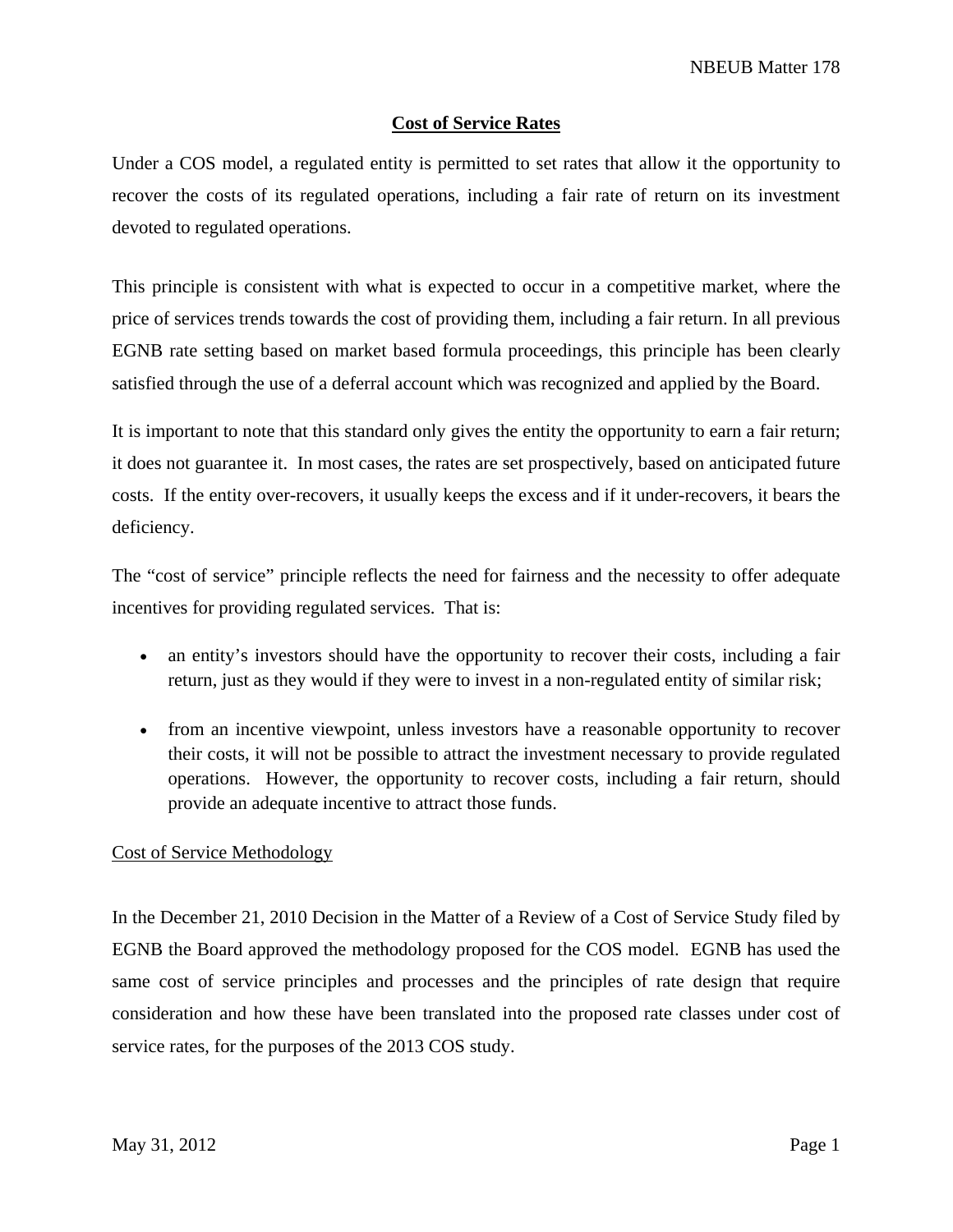NBEUB Matter 178

#### Revenue Requirement

The revenue requirement provided in the 2013 Budget was used for the purpose of determining the distribution rates in the 2013 COS study.

### Rate Classes

The regulated rate classes prescribed in Section 3 of the Regulation (except Contract Power Plant Service) were used in the 2013 COS study.

#### Customer Mapping

For the purposes of this Application, EGNB's current customers were mapped into the regulated rate classes based on the customer's consumption data from May 1, 2011 to April 30, 2012. The regulated rate classes are defined by the maximum monthly consumption resulting in no distinction between residential and small commercial customers. The following table summarizes the mapping of existing customers to the regulated rate classes:

|                                | <b>Regulated Rate Classes</b> |         |         |          |                |          |
|--------------------------------|-------------------------------|---------|---------|----------|----------------|----------|
|                                |                               |         |         |          | Industrial     |          |
|                                |                               | Mid-    | Large   | Contract | Contract       |          |
| <b>Historical Rate Classes</b> | <b>Small General</b>          | General | General | General  | General        | Off-Peak |
| <b>SGSR</b>                    | 8,149                         | 166     |         |          |                |          |
| <b>SGSC</b>                    | 1,739                         | 390     | 7       |          |                |          |
| $\overline{\text{GS}}$         | 73 <sub>1</sub>               | 1,057   | 186     |          |                |          |
| <b>CGS</b>                     |                               | 10      | 262     | 65       |                |          |
| <b>CLGS-LFO</b>                |                               |         |         | 27       | $\mathfrak{p}$ |          |
| CLGS-HFO                       |                               |         |         | 4        | 8              |          |
| <b>OPS</b>                     |                               |         |         |          |                | 15       |

#### **Allocators**

There were three basic approaches used to arrive at the allocators used in the 2010 COS study: direct attribution; EGNB's historic experience; and Black & Veatch Corporation ("Black & Veatch") experience. The allocators, proposed during the 2010 COS study, were adopted for the 2013 COS study as presented with the exception of changes to the percentage allocated to the